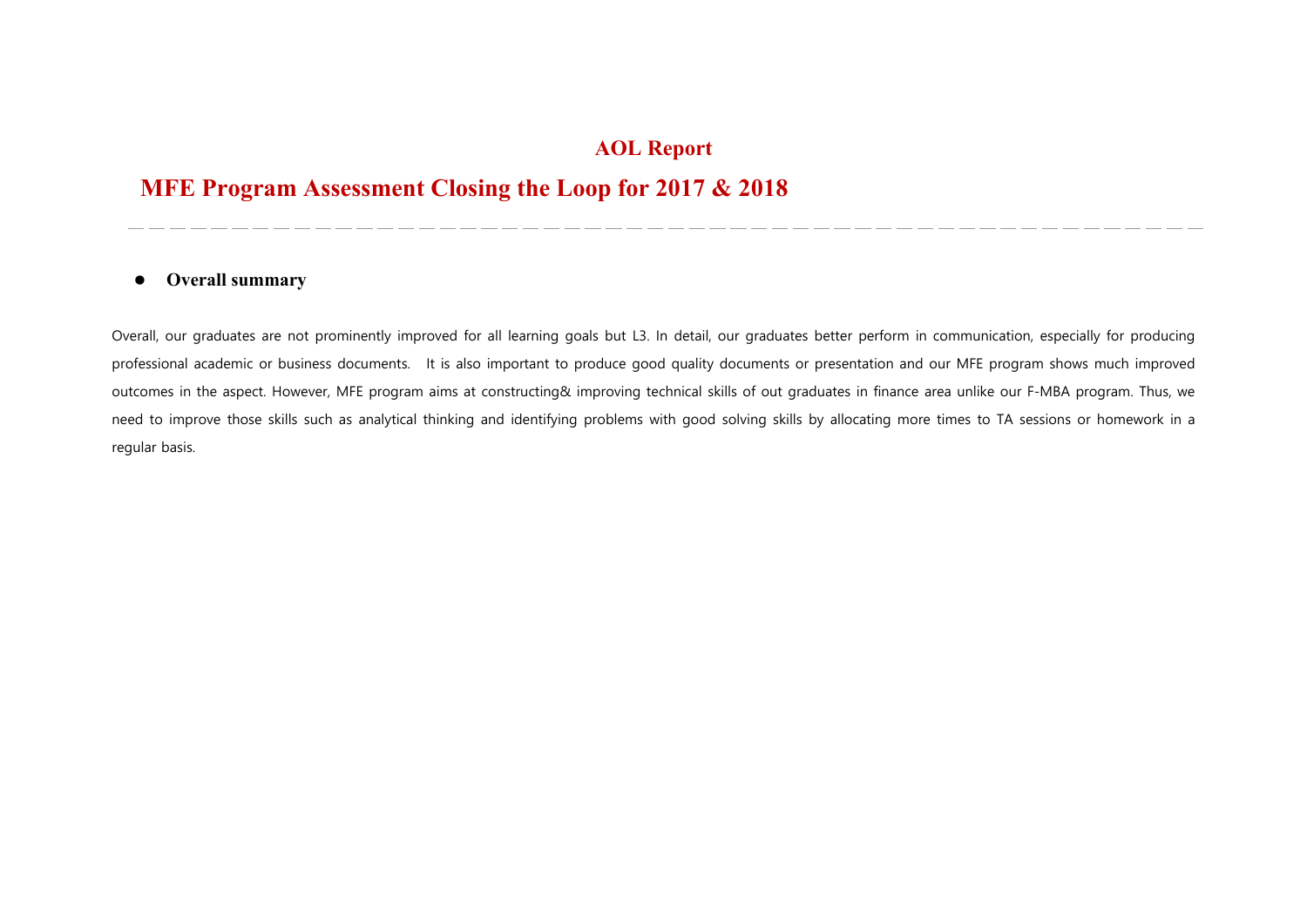## **Assessment**

| <b>Learning Goal</b>       | <b>Learning Objectives</b>                                             | Course                    | Performance |        |        | Result                 |                                     |
|----------------------------|------------------------------------------------------------------------|---------------------------|-------------|--------|--------|------------------------|-------------------------------------|
|                            |                                                                        |                           | Level (%)   |        | Date   | data의 변화, 과목변경, 프로그램 개 |                                     |
|                            |                                                                        |                           |             |        |        | <b>Measured</b>        | 선, 향후 계획을 목표(Goal) 달성과              |
|                            |                                                                        |                           | 3point      | 2point | 1point |                        | 관련지어 간략하게 기술                        |
|                            |                                                                        | FE514 Term Structure of   | 43.6%       | 48.6%  | 7.9%   | 2017Fall               | The results show that our           |
|                            | Graduate will have<br>basic quantitative skills<br>for research. (L11) | Interest Rates            |             |        |        | 2.36                   | graduates are still good at         |
| <b>Analytical Thinking</b> |                                                                        |                           |             |        |        |                        | analytical thinking.                |
|                            |                                                                        | FE587 Estimation of Asset | 22.9%       | 18.6%  | 58.6%  | 2018Fall               |                                     |
| Our graduates will         |                                                                        |                           |             |        |        | 2.36                   | The courses that are used to        |
|                            |                                                                        | Pricing Models            |             |        |        |                        | measure the learning goal, L1,      |
| command analytical         | Graduate will use                                                      | FE514 Term Structure of   | 37.8%       | 48.5%  | 13.8%  | 2017Fall               | (Analytical Thinking) are different |
| thinking in solving        |                                                                        |                           |             |        |        | 2.24                   | for 2017 and 2018.                  |
|                            | appropriate quantitative                                               | Interest Rates            |             |        |        |                        |                                     |
| complex financial decision | analytical techniques to                                               | FE587 Estimation of Asset | 23.5%       | 27.6%  | 49.0%  | 2018Fall               | Our graduates are expected to       |
| problems. (L1)             | identify problems in                                                   | Pricing Models            |             |        |        | 2.26                   | do better work in more              |
|                            | finance and develop a                                                  |                           |             |        |        |                        | complicated analytical study.       |
|                            | solution. (L12)                                                        |                           |             |        |        |                        |                                     |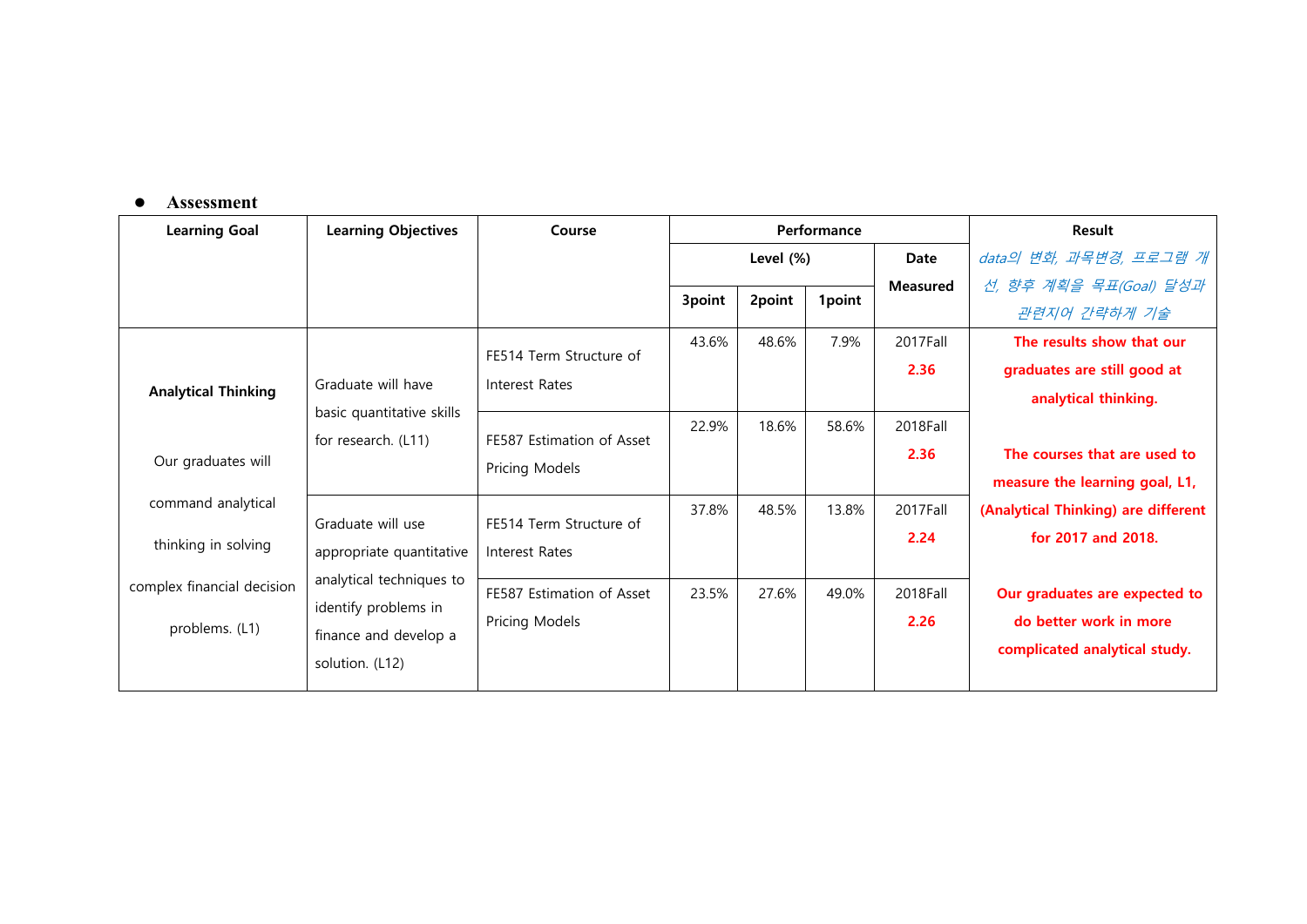| <b>Learning Goal</b>                 | <b>Learning Objectives</b>                                                       | Course                    | Performance |        |        | <b>Result</b>          |                                   |
|--------------------------------------|----------------------------------------------------------------------------------|---------------------------|-------------|--------|--------|------------------------|-----------------------------------|
|                                      |                                                                                  |                           | Level (%)   |        | Date   | data의 변화, 과목변경, 프로그램 개 |                                   |
|                                      |                                                                                  |                           |             |        |        | <b>Measured</b>        | 선, 향후 계획을 목표(Goal) 달성과            |
|                                      |                                                                                  |                           | 3point      | 2point | 1point |                        | 관련지어 간략하게 기술                      |
|                                      | Graduate will engage in                                                          | FE522 Advanced            | 48.9%       | 42.2%  | 8.9%   | 2017Fall               | The results show that our         |
|                                      | management research and<br>present the findings of<br>such research effectively. | Econometric Analysis for  |             |        |        | 2.40                   | graduates get improved in         |
| <b>Research Qualification</b>        |                                                                                  | Finance                   |             |        |        |                        | conducting quality research.      |
|                                      |                                                                                  | FE587 Estimation of Asset | 11.4%       | 21.4%  | 67.1%  | 2018Fall               | The course that is used to        |
|                                      | $(L21)$ .                                                                        | Pricing Models            |             |        |        | 2.56                   |                                   |
| Our graduates will                   |                                                                                  | FE522 Advanced            | 55.6%       | 38.9%  | 5.6%   | 2017Fall               | measure the learning goal, L2,    |
| have skills (or ability)             |                                                                                  | Econometric Analysis for  |             |        |        | 2.50                   | (Research Qualification) for 2018 |
| to conduct quality<br>research. (L2) | Graduate will have basic<br>theory, analytical research<br>tools, and background | Finance                   |             |        |        |                        | is more advanced course than the  |
|                                      |                                                                                  | FE587 Estimation of Asset | 10.7%       | 32.1%  | 57.1%  | 2018Fall               | one for 2017.                     |
|                                      |                                                                                  | Pricing Models            |             |        |        | 2.46                   | Nevertheless, the performance     |
|                                      | about their research area.                                                       |                           |             |        |        |                        | level of our graduates are kept   |
|                                      | (L22)                                                                            |                           |             |        |        |                        | the same                          |
|                                      |                                                                                  |                           |             |        |        |                        |                                   |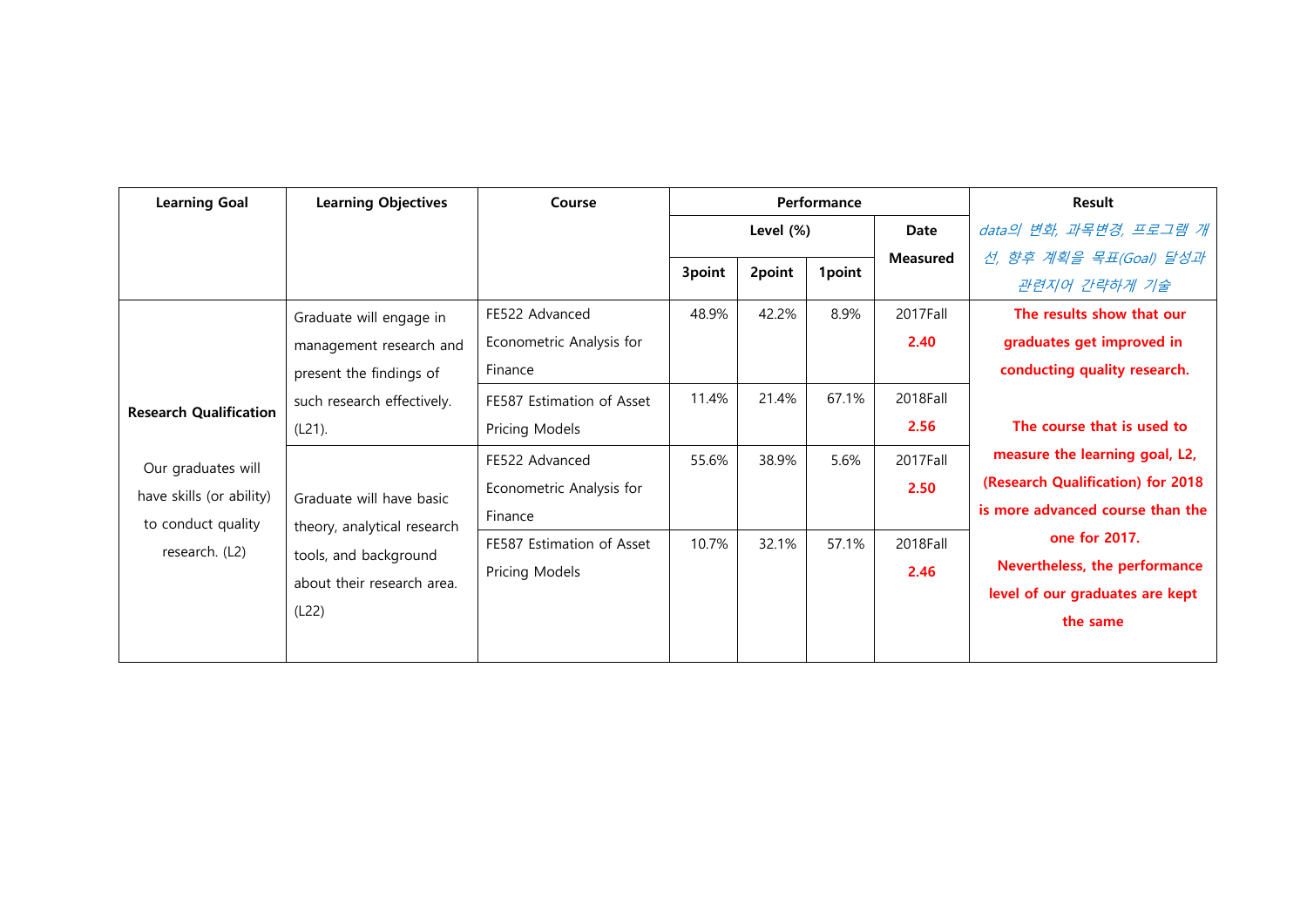| <b>Learning Goal</b>                                      | <b>Learning Objectives</b>                                                 | Course              | Performance |        |        | <b>Result</b>   |                                   |
|-----------------------------------------------------------|----------------------------------------------------------------------------|---------------------|-------------|--------|--------|-----------------|-----------------------------------|
|                                                           |                                                                            |                     | Level (%)   |        |        | Date            | data의 변화, 과목변경, 프로그램 개            |
|                                                           |                                                                            |                     |             |        |        | <b>Measured</b> | 선, 향후 계획을 목표(Goal) 달성과            |
|                                                           |                                                                            |                     | 3point      | 2point | 1point |                 | 관련지어 간략하게 기술                      |
|                                                           |                                                                            |                     | 39.3%       | 44.2%  | 16.5%  | 2017Fall        |                                   |
|                                                           | Graduate will produce                                                      |                     |             |        |        | 2.23            | The results show that our         |
|                                                           | professional business or<br>academic documents. (L31)                      | FE539 Computational |             |        |        |                 | graduates get improved in         |
|                                                           |                                                                            | Finance             | 0%          | 29.8%  | 70.2%  | 2018Fall        | delivering effective presentation |
|                                                           |                                                                            |                     |             |        |        | 2.70            | in all aspects                    |
|                                                           |                                                                            |                     |             |        |        |                 |                                   |
|                                                           |                                                                            |                     | 49.4%       | 34.5%  | 16.1%  | 2017Fall        |                                   |
| Communication                                             | Graduate will deliver<br>effective presentation<br>accompanied with proper |                     |             |        |        | 2.33            |                                   |
|                                                           |                                                                            | FE539 Computational |             |        |        |                 |                                   |
| Our graduates will be<br>effective<br>communicators. (L3) |                                                                            | Finance             | 0%          | 46.2%  | 53.9%  | 2018Fall        |                                   |
|                                                           |                                                                            |                     |             |        |        | 2.54            |                                   |
|                                                           | media technology. (L32)                                                    |                     |             |        |        |                 |                                   |
|                                                           |                                                                            |                     | 51.8%       | 30.4%  | 17.9%  | 2017Fall        |                                   |
|                                                           | Graduate will demonstrate                                                  |                     |             |        |        | 2.34            |                                   |
|                                                           | effective interpersonal<br>communication in a team                         | FE539 Computational |             |        |        |                 |                                   |
|                                                           |                                                                            | Finance             | 0%          | 23.1%  | 76.9%  | 2018Fall        |                                   |
|                                                           | setting. (L33)                                                             |                     |             |        |        | 2.77            |                                   |
|                                                           |                                                                            |                     |             |        |        |                 |                                   |